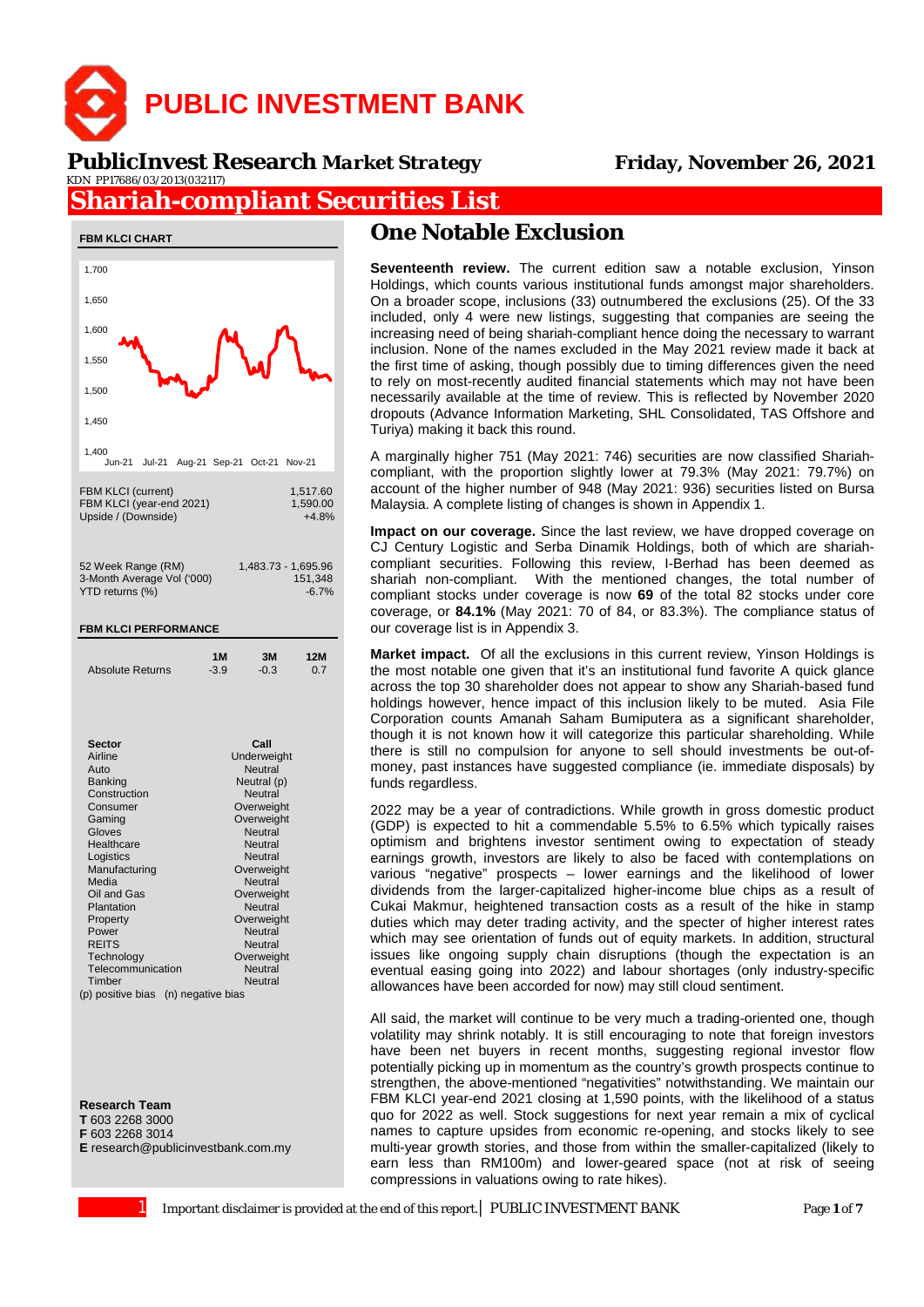### **Appendix 1 – Changes to November 2021 Shariah-Compliant Securities List From May 2021**

### **Newly classified Shariah-compliant securities**

| Name of securities            | <b>Sector</b>             | Name of securities       | <b>Sector</b>             |
|-------------------------------|---------------------------|--------------------------|---------------------------|
| Ace Innovate Asia             | LEAP - Industrial         | NTPM Holdings            | Consumer                  |
| Advance Information Marketing | ACE - Industrial          | Parkwood Holdings        | Property                  |
| <b>Benalec Holdings</b>       | Property                  | Pekat Group              | $ACE - Industrial$        |
| Carzo Holdings                | LEAP - Consumer           | Pensonic Holdings        | Consumer                  |
| <b>CEKD</b>                   | $ACE - Industrial$        | <b>RCE Capital</b>       | <b>Financial Services</b> |
| <b>CTOS Digital</b>           | Technology                | RTS Technology           | LEAP - Technoloo          |
| Ecomate Holdings              | $ACE - Consumer$          | <b>SHL Consolidated</b>  | Property                  |
| <b>ES Ceramics Technology</b> | $ACE - Industrial$        | Southern Cable Group     | <b>Industrial</b>         |
| Farlim Group (M)              | Property                  | Tan Chong Motor Holdings | Consumer                  |
| Green Packet                  | Technology                | <b>TAS Offshore</b>      | Transportation            |
| <b>Haily Group</b>            | ACE - Construction        | Tasco                    | Transportation            |
| <b>ICT Zone Asia</b>          | LEAP - Technology         | <b>Techbond Group</b>    | Industrial                |
| <b>IJM Plantations</b>        | <b>Plantation</b>         | Tiong Nam Logistics      | Transportation            |
| <b>KNM Group</b>              | Energy                    | Turiya                   | Technology                |
| Leon Fuat                     | Industrial                | Wang-Zheng               | Consumer                  |
| Lysaght Galvanized Steel      | Industrial                | <b>YB Ventures</b>       | Industrial                |
| Nestcon                       | <b>ACE - Construction</b> |                          |                           |

| <b>Name of securities</b><br><b>Sector</b> |                                             | <b>Name of securities</b>           | <b>Sector</b>             |  |
|--------------------------------------------|---------------------------------------------|-------------------------------------|---------------------------|--|
| Ace Innovate Asia                          | LEAP - Industrial                           | NTPM Holdings                       | Consumer                  |  |
| Advance Information Marketing              | $ACE - Industrial$                          | Parkwood Holdings                   | Property                  |  |
| Benalec Holdings                           | Property                                    | Pekat Group                         | $ACE - Industrial$        |  |
| Carzo Holdings                             | LEAP - Consumer<br>Pensonic Holdings        |                                     | Consumer                  |  |
| CEKD                                       | $ACE - Industrial$<br><b>RCE Capital</b>    |                                     | <b>Financial Services</b> |  |
| CTOS Digital                               | Technology                                  | RTS Technology<br>LEAP - Technology |                           |  |
| Ecomate Holdings                           | <b>SHL Consolidated</b><br>$ACE - Consumer$ |                                     | Property                  |  |
| <b>ES Ceramics Technology</b>              | $ACE - Industrial$                          | Southern Cable Group                | Industrial                |  |
| Farlim Group (M)                           | Property                                    | Tan Chong Motor Holdings            | Consumer                  |  |
| Green Packet                               | Technology                                  | <b>TAS Offshore</b>                 | Transportation            |  |
| Haily Group                                | $ACE - Construction$                        | Tasco                               | Transportation            |  |
| ICT Zone Asia                              | LEAP - Technology                           | <b>Techbond Group</b>               | <b>Industrial</b>         |  |
| <b>IJM Plantations</b>                     | Plantation                                  | <b>Tiong Nam Logistics</b>          | Transportation            |  |
| KNM Group                                  | Energy                                      | Turiya                              | Technology                |  |
| Leon Fuat                                  | Industrial                                  | Wang-Zheng                          | Consumer                  |  |
| Lysaght Galvanized Steel                   | Industrial                                  | <b>YB Ventures</b><br>Industrial    |                           |  |
|                                            |                                             |                                     |                           |  |

*Source: Securities Commission*

## **Newly classified Shariah non-compliant securities**

| <b>Name of securities</b>   | <b>Sector</b>    | <b>Name of securities</b>   | <b>Sector</b>      |
|-----------------------------|------------------|-----------------------------|--------------------|
| AppAsia                     | ACE - Technology | <b>LBI Capital</b>          | Property           |
| Asia File Corporation       | Consumer         | Luster Industries           | Industrial         |
| Asian Pac Holdings          | Property         | Pansar                      | Industrial         |
| <b>BCM Alliance</b>         | ACE - Industrial | Parlo                       | $ACE - Consumer$   |
| <b>Brem Holdings</b>        | Construction     | <b>PRG Holdings</b>         | Consumer           |
| <b>Deleum</b>               | Energy           | <b>Reach Energy</b>         | Energy             |
| DGB Asia                    | ACE - Technology | <b>Rubberex Corporation</b> | Industrial         |
| <b>Fast Energy Holdings</b> |                  | Sanichi Technology          | $ACE - Industrial$ |
| Ge-Shen Corporation         | Industrial       | Sunzen Biotech              | ACE - Consumer     |
| <b>HLT Global</b>           | ACE - Industrial | Teo Seng Capital            | Consumer           |
| I-Berhad                    | Property         | <b>TFP Solutions</b>        | Technology         |
| Key Asic                    | ACE - Technology | <b>Yinson Holdings</b>      | Energy             |
| Konsortium Transnasional    | Consumer         |                             |                    |

Source: Securities Commission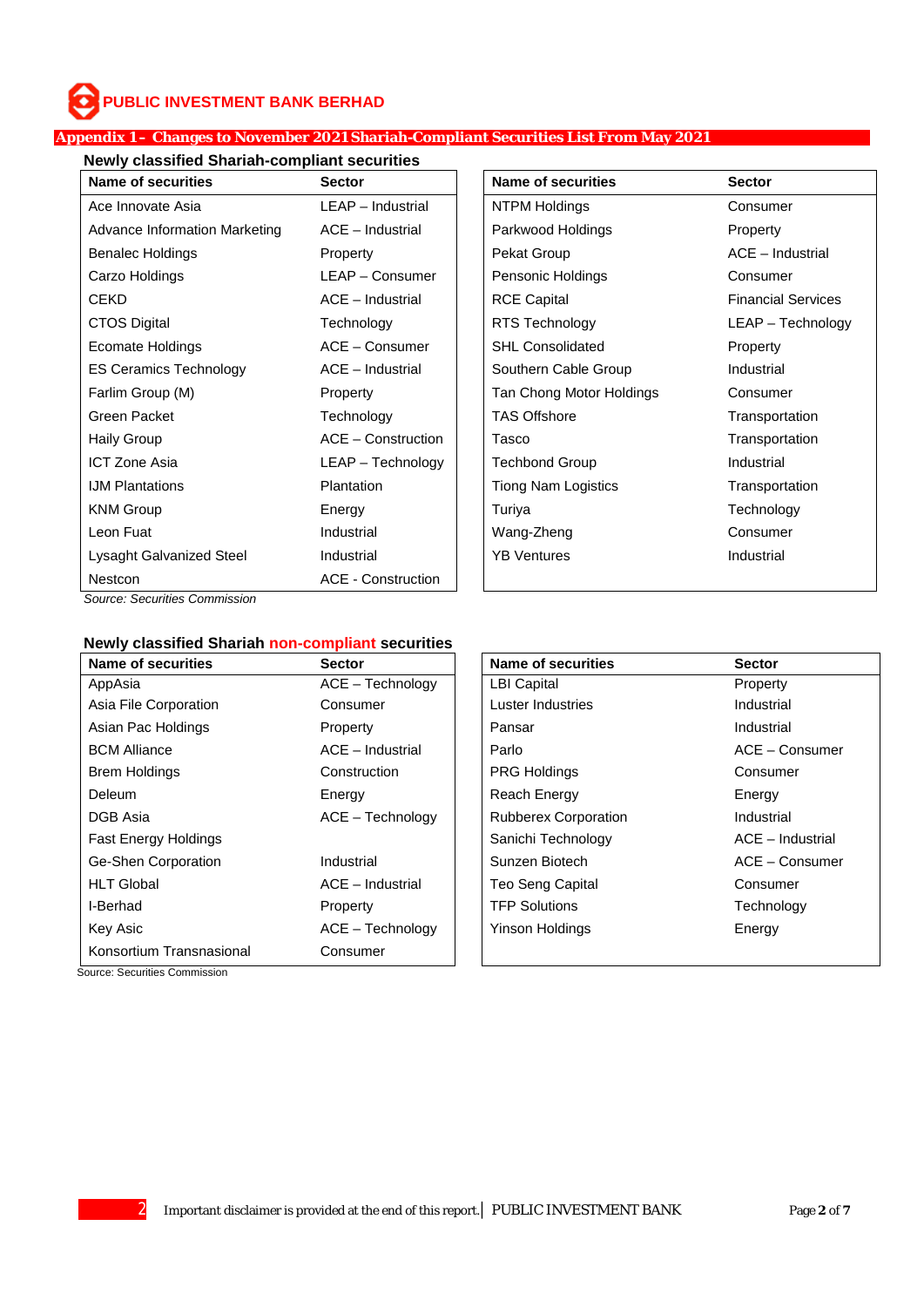### **Appendix 2 – Revised Screening Methodology**

The revised screening methodology adopts a two-tier quantitative approach, which applies the business activity benchmarks and the financial ratio benchmarks, in determining the Shariah status of the listed securities. Hence, the securities will be classified as

| Quantitative<br><b>Assessment</b>   | <b>Revised Shariah</b><br><b>Screening</b><br>Methodology | <b>Previous Shariah</b><br><b>Screening</b><br><b>Methodology</b>                |
|-------------------------------------|-----------------------------------------------------------|----------------------------------------------------------------------------------|
| (1) Business activity<br>benchmarks | 5%, 20%                                                   | 5%, 10%, 20%, 25%<br>Different threshold for<br>different business<br>activities |
| (2) Financial ratio<br>benchmarks   | 33%                                                       | Not Applicable                                                                   |

Shariah-compliant if they are within the business activity benchmarks and the financial ratio benchmarks.

#### **(1) Business Activity Benchmarks**

The contribution of Shariah non-compliant activities to the overall **Group** revenue and **Group** profit before tax will be calculated and compared against the relevant business activity benchmarks.

The 5% benchmark would be applicable to the following business activities:

- **§** conventional banking:
- § conventional insurance;
- § gambling:
- § liquor and liquor-related activities;
- § pork and pork-related activities;
- § non-halal food and beverages;
- § Shariah non-compliant entertainment;
- § interest income from conventional accounts and instruments;
- § dividends from Shariah non-compliant investments;
- § tobacco and tobacco-related activities; and
- § other activities deemed non-compliant according to Shariah.

For the above-mentioned businesses/activities, the contribution of Shariah non-compliant businesses/activities to the overall **Group** revenue or **Group** profit before taxation of the company must be less than five per cent.

The 20% benchmark would be applicable to the following activities:

- § share trading;
- § stockbroking business;
- § rental received from Shariah non-compliant activities; and
- § other activities deemed non-compliant according to Shariah.

For the above-mentioned businesses/activities, the contribution of Shariah non-compliant businesses/activities to the overall **Group** revenue or **Group** profit before taxation of the company must be less than 20 per cent.

#### **(2) Financial Ratio Benchmarks**

The financial ratios applied are as follows:

#### **(i) Cash over total assets**

Cash only includes cash placed in conventional accounts and instruments, whereas cash placed in Islamic accounts and instruments is excluded from the calculation.

#### **(ii) Debt over total assets**

Debt only includes interest-bearing debt whereas Islamic financing or sukuk is excluded from the calculation.

Each ratio, which is intended to measure *riba* and *riba*-based elements within a company's statements of financial position, must be less than 33 per cent.

In addition to the above two-tier quantitative criteria, the SAC also takes into account the qualitative aspect which involves public perception or image of the company's activities from the perspective of Islamic teaching.

Source: Securities Commission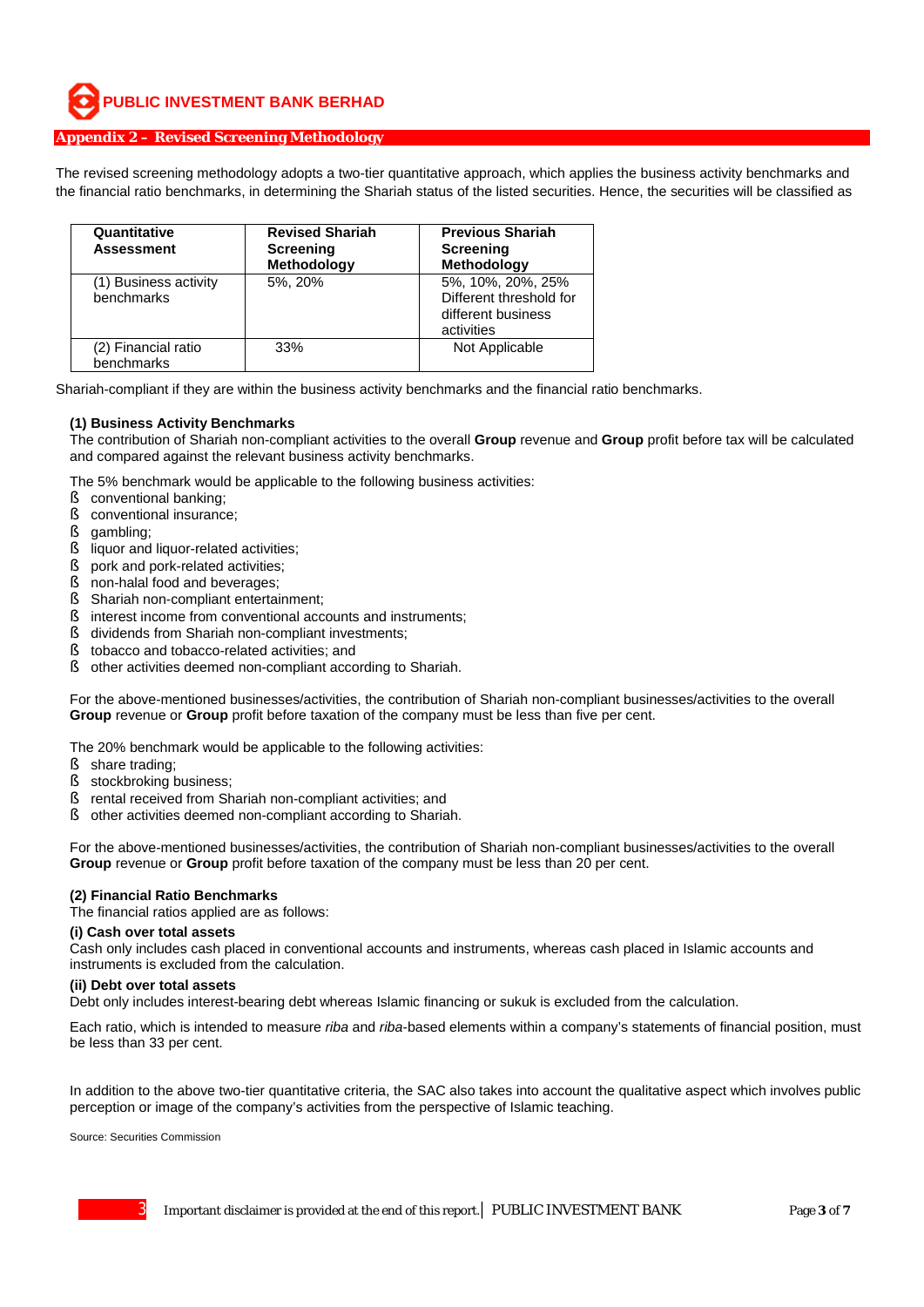### **Appendix 3 – Shariah Compliance of Stocks Under PublicInvest Research Coverage**

|                              | Shariah-<br>compliant<br>under Nov<br><b>2021 list</b> | Shariah-<br>compliant<br>under May<br><b>2021 list</b> |                               | Shariah-<br>compliant<br>under Nov<br><b>2021 list</b> | Shariah-<br>compliant<br>under May<br><b>2021 list</b> |
|------------------------------|--------------------------------------------------------|--------------------------------------------------------|-------------------------------|--------------------------------------------------------|--------------------------------------------------------|
| <b>3A Resources</b>          | Yes                                                    | Yes                                                    | Inari Corporation             | Yes                                                    | Yes                                                    |
| Air Asia                     | Yes                                                    | Yes                                                    | Johore Tin                    | Yes                                                    | Yes                                                    |
| AirAsia X                    | Yes                                                    | Yes                                                    | Kawan Food                    | Yes                                                    | Yes                                                    |
| <b>Alliance Bank</b>         | <b>No</b>                                              | <b>No</b>                                              | <b>KL Kepong</b>              | Yes                                                    | Yes                                                    |
| <b>AMMB Holdings</b>         | <b>No</b>                                              | <b>No</b>                                              | Kossan Rubber                 | Yes                                                    | Yes                                                    |
| Apex Healthcare              | Yes                                                    | Yes                                                    | <b>KPJ Healthcare</b>         | Yes                                                    | Yes                                                    |
| Astro Malaysia               | <b>No</b>                                              | <b>No</b>                                              | <b>LBS Bina Group</b>         | Yes                                                    | Yes                                                    |
| Axiata Group                 | Yes                                                    | Yes                                                    | Magni-Tech Industries         | Yes                                                    | Yes                                                    |
| Axis REIT                    | Yes                                                    | Yes                                                    | <b>Malakoff Corporation</b>   | Yes                                                    | Yes                                                    |
| Bermaz Auto                  | Yes                                                    | Yes                                                    | Malayan Banking               | <b>No</b>                                              | <b>No</b>                                              |
| Berjaya Toto                 | <b>No</b>                                              | <b>No</b>                                              | <b>Maxis</b>                  | Yes                                                    | Yes                                                    |
| Bumi Armada                  | <b>No</b>                                              | <b>No</b>                                              | Media Prima                   | <b>No</b>                                              | <b>No</b>                                              |
| <b>CCK Consolidated</b>      | Yes                                                    | Yes                                                    | <b>Mega First Corporation</b> | Yes                                                    | Yes                                                    |
| Chin Hin Group               | Yes                                                    | Yes                                                    | <b>MI Technovation</b>        | Yes                                                    | Yes                                                    |
| <b>CIMB Group Holdings</b>   | <b>No</b>                                              | <b>No</b>                                              | <b>N2N Connect</b>            | Yes                                                    | Yes                                                    |
| <b>Cypark Resources</b>      | Yes                                                    | Yes                                                    | Petron Malaysia               | Yes                                                    | Yes                                                    |
| Dayang Enterprise            | Yes                                                    | Yes                                                    | Perak Transit                 | Yes                                                    | Yes                                                    |
| Dialog Group                 | Yes                                                    | Yes                                                    | Poh Huat Resources            | <b>No</b>                                              | <b>No</b>                                              |
| DiGi.Com                     | Yes                                                    | Yes                                                    | <b>QL Resources</b>           | Yes                                                    | Yes                                                    |
| <b>DKSH Holdings</b>         | Yes                                                    | Yes                                                    | Sapura Energy                 | Yes                                                    | Yes                                                    |
| DRB-Hicom                    | Yes                                                    | Yes                                                    | Sarawak Plantation            | Yes                                                    | Yes                                                    |
| D&O Green Tech.              | Yes                                                    | Yes                                                    | <b>SCGM</b>                   | Yes                                                    | Yes                                                    |
| Eastern & Oriental           | Yes                                                    | Yes                                                    | Sime Darby                    | Yes                                                    | Yes                                                    |
| <b>EA Technique</b>          | Yes                                                    | Yes                                                    | <b>SKP Resources</b>          | Yes                                                    | Yes                                                    |
| <b>Felda Global Ventures</b> | Yes                                                    | Yes                                                    | SP Setia                      | Yes                                                    | Yes                                                    |
| Gamuda                       | Yes                                                    | Yes                                                    | Star Media Group              | Yes                                                    | Yes                                                    |
| Genting                      | <b>No</b>                                              | <b>No</b>                                              | Sime Darby Prop               | Yes                                                    | Yes                                                    |
| <b>Genting Malaysia</b>      | <b>No</b>                                              | <b>No</b>                                              | Sime Darby Plant              | Yes                                                    | Yes                                                    |
| <b>Genting Plantations</b>   | Yes                                                    | Yes                                                    | Sunway REIT                   | <b>No</b>                                              | <b>No</b>                                              |
| <b>Greatech Technology</b>   | Yes                                                    | Yes                                                    | Ta Ann Holdings               | Yes                                                    | Yes                                                    |
| Hextar Global (re-named)     | Yes                                                    | Yes                                                    | <b>Telekom Malaysia</b>       | Yes                                                    | Yes                                                    |
| Hartalega Holdings           | Yes                                                    | Yes                                                    | Tenaga Nasional               | Yes                                                    | Yes                                                    |
| Hibiscus Petroleum           | Yes                                                    | Yes                                                    | <b>Top Glove Corporation</b>  | Yes                                                    | Yes                                                    |
| Hock Seng Lee                | Yes                                                    | Yes                                                    | <b>TSH Resources</b>          | Yes                                                    | Yes                                                    |
| Homeritz Corporation         | Yes                                                    | Yes                                                    | <b>UEM Sunrise</b>            | Yes                                                    | Yes                                                    |
| I-Berhad                     | Yes                                                    | Yes                                                    | Uzma                          | Yes                                                    | Yes                                                    |
| IGB Corporation              | <b>No</b>                                              | <b>No</b>                                              | VS Industry                   | Yes                                                    | Yes                                                    |
| <b>IGB REIT</b>              | <b>No</b>                                              | <b>No</b>                                              | Wah Seong Corporation         | Yes                                                    | Yes                                                    |
| <b>IHH Healthcare</b>        | Yes                                                    | Yes                                                    | Wegmans Holdings              | Yes                                                    | Yes                                                    |
| IJM Corporation              | Yes                                                    | Yes                                                    | <b>WCT Holdings</b>           | Yes                                                    | Yes                                                    |
| <b>IOI</b> Corporation       | Yes                                                    | Yes                                                    | Yong Tai                      | Yes                                                    | Yes                                                    |

Source: Securities Commission, PublicInvest Research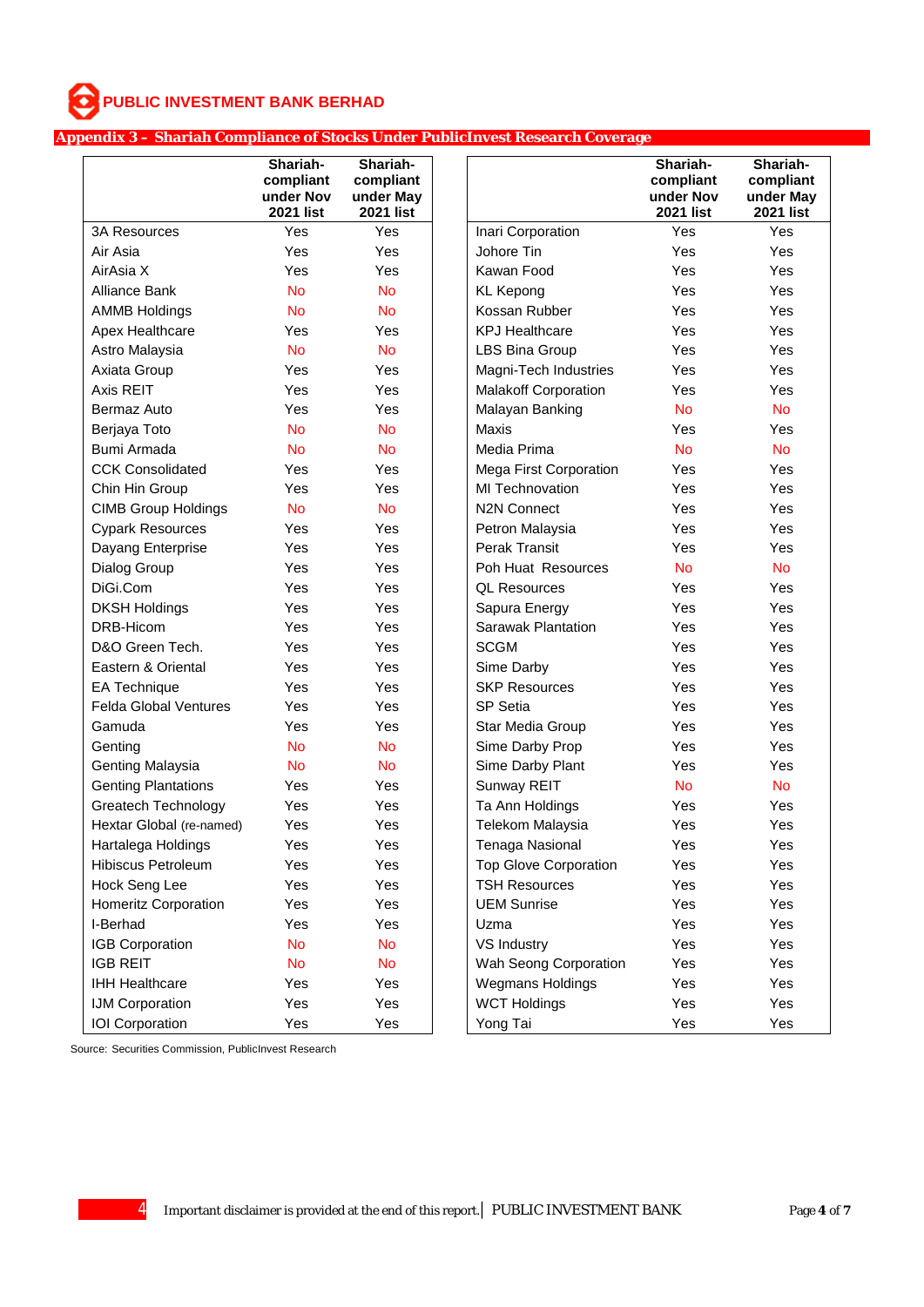#### **Appendix 4 – Share Price Movements post-Review (Exclusions)**



Note: Noticeable impact, share price fell after Note: Noticeable impact, share price fell after

**Poh Huat Resources**





**Scomi Group**

Note: No noticeable impact, share price only saw marginal drop

Source: Bloomberg, PublicInvest Research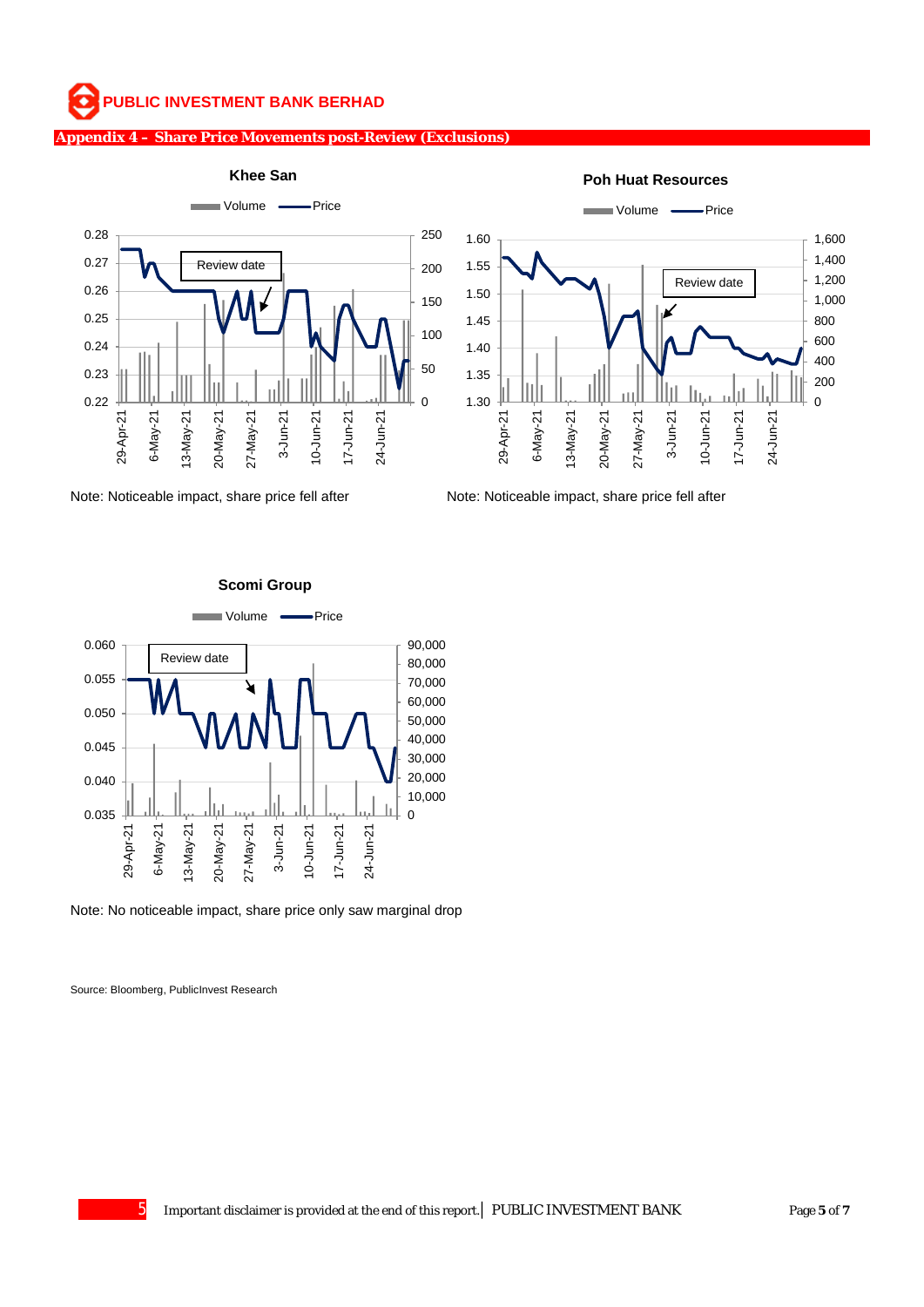### **Appendix 5 – Share Price Movements post-Review (Inclusion)**





**EcoWorld International** 

Note: No apparent benefit, share price weakened Note: Benefitted from inclusion, share price gained



Note: No apparent benefit, share price weakened Note: Inclusion much welcomed

Source: Bloomberg, PublicInvest Research

#### **Only World Group**